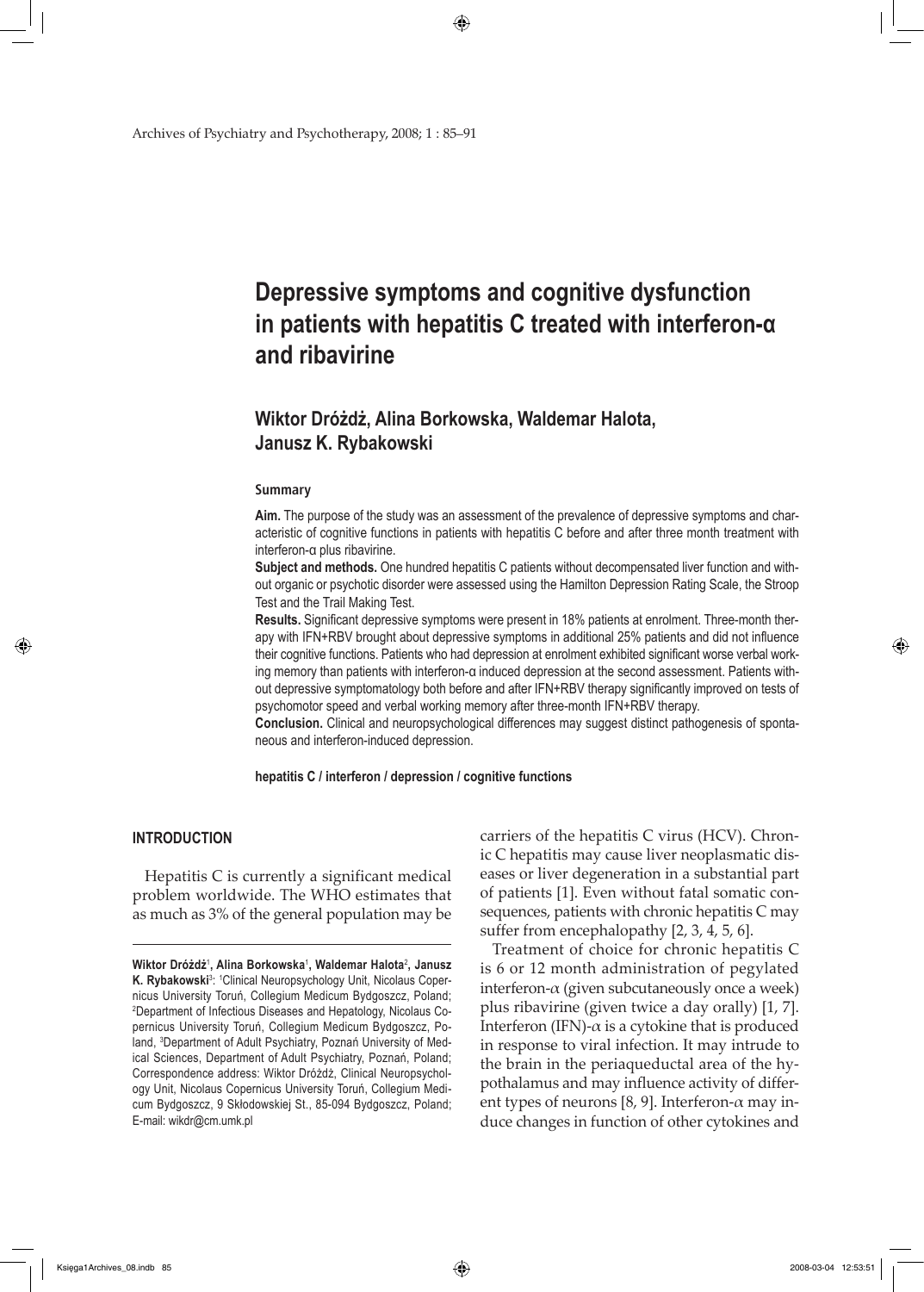⇔

⊕

hypothalamic-pituitary axis activation resulting in hypercortisolemia [8, 10]. In consequence, it directly and indirectly modulates serotoninergic, dopaminergic, glutaminergic and opioid neurons [11, 12]. IFN- $\alpha$ , unlike IFN β and γ, increases time of inhibition on the forced swimming test in animals and this indicates a depressiogenic action of this compound [13]. The PET study revealed IFN- $\alpha$  induced reduction of glucose metabolism in prefrontal and right parietal cortex as well as glucose hypermetabolism in the striatum and posterior part of the right thalamus. The decrease in prefrontal glucose metabolism significantly correlated with the Beck Depression Inventory score [14]. Ribavirine (RBV) is a nucleoside analogue which has immunomodulative properties and exerts its action onto many viruses. Neuropsychiatric side effects of RBV were not observed [1, 7, 15].

On the other hand, depressive and anxiety disorders or fatigue are frequently encountered neuropsychiatric side effects of IFN-α [16, 17, 18]. Even 35% hepatitis C patients treated with IFN+RBV may suffer from a depressive disorder and this is the most common reason for premature termination of anti-HCV therapy [7]. Therefore, SSRI treatment in patients with depressive symptoms is recommended both before and during IFN+RBV therapy [19, 20, 21].

Neurocognitive changes in patients with hepatitis C receiving IFN+RBV were not comprehensively studied. Significantly increased reaction times and greater number of false reactions indicating attention dysfunction was described in the group of 70 patients [22]. Functional magnetic resonance imaging during a task of visuospatial attention revealed evidence of greater mental effort in patients with hepatitis C treated with IFN+RBV than in healthy control subjects [23]. Performance on the Stroop Test and the Trail Making Test of 20 patients with hepatitis C treated with pegylated interferon plus ribavirin did not change during the 6 month therapy [24].

#### **AIM OF THE STUDY**

The purpose of the study was an assessment of the prevalence of depressive symptoms and cognitive dysfunctions in patients with hepatitis C before and after three month treatment with pegylated interferon plus ribavirine.

#### **SUBJECT AND METHODS**

One hundred patients with morphologically, serologically, virogically and biochemically confirmed hepatitis C were enrolled. The excluding criteria were substance abuse, a psychotic disorder and an organic mental disorder. Psychometric assessment and cognitive performance were done twice: before IFN+RBV initiation and after the three month treatment. Depressive symptomatology was noted with the Hamilton Depression Rating Scale, 17-item version [25, 26]. Cut-off for diagnosing clinically significant depression was 12 points since the threshold differentiates reasonably well outpatients with depression from the general population [27]. The patients who had 12 or more points at enrolment were offered treatment with a SSRI (citalopram, escitalopram) or tianeptine which are regarded as both safe and efficacious in treatment of depression in patients with liver illnesses [16, 21, 28, 29].

Brief neuropsychological assessment with the Stroop Test A&B and the Trail Making Test A&B to evaluate psychomotor speed, attention and working memory was also done twice: before and after the three month treatment with IFN+RBV [30, 31, 32]. The study was approved by the local Bioethic Committee.

#### **RESULTS**

One hundred Caucasian patients with serologically confirmed hepatitis C but without widely progressed or decompensated liver disease were recruited. The sample consisted of 54 males, 46 females, aged  $39.5 \pm 13$  years (min. 18, max. 65). Mean duration of education was  $13 \pm 2$  years.

Three subgroups were compared:

Patients with significant depressive symptoms present before treatment with IFN + RBV (n=18; 4 males, 14 females) who were treated with an antidepressant during the study

Patients without significant depressive symptoms at the beginning of the study, but with significant depressive symptoms after three month

Archives of Psychiatry and Psychotherapy, 2008; 1 : 85–91

 $\Leftrightarrow$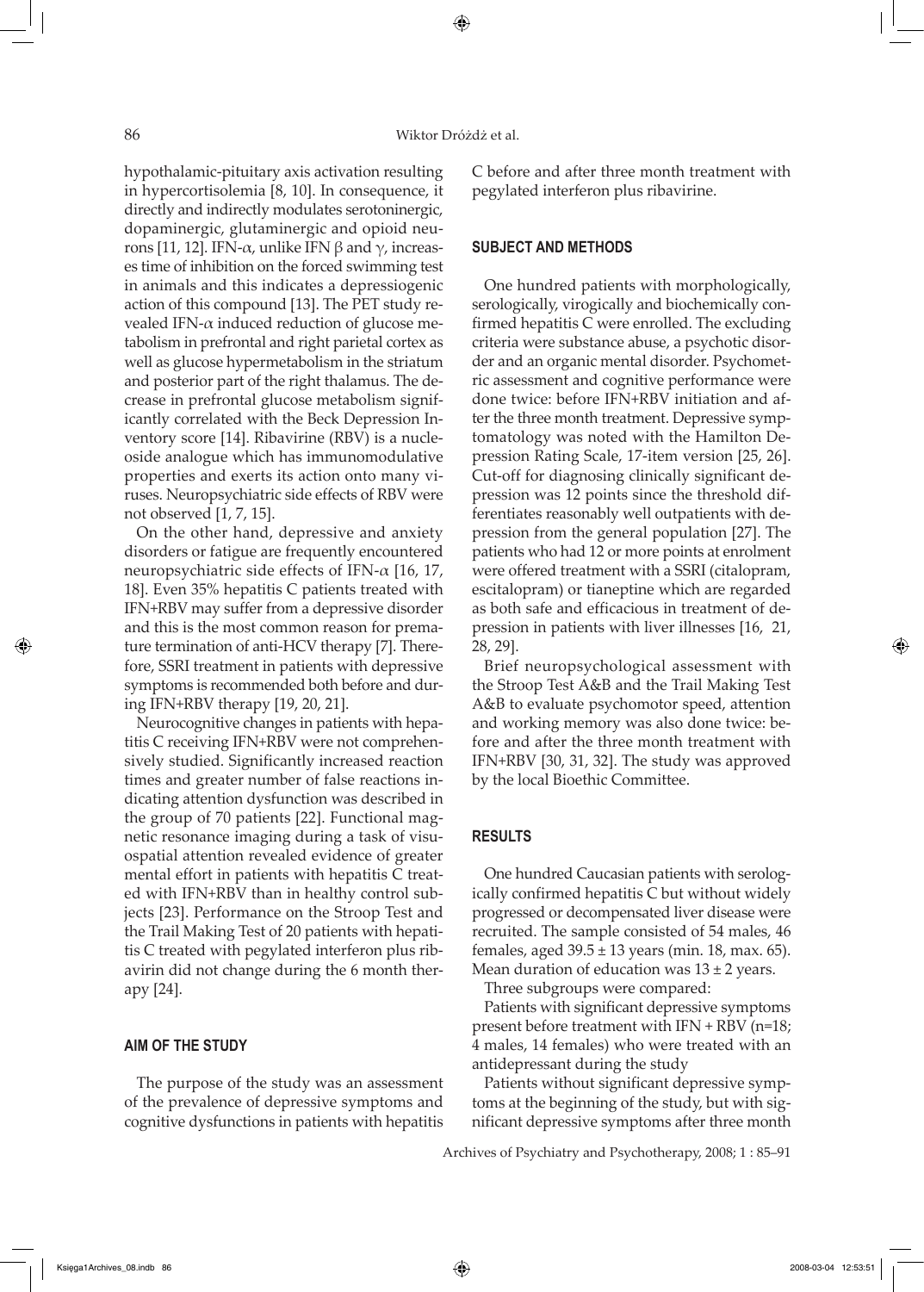⊕

Patients without depressive symptoms both at the beginning and after three month treatment with  $IFN + RBV$  (n=57; 34 males, 23 females).

Significant depressive symptoms were present in 18% patients with hepatitis C before therapy with IFN+RBV and additional 25% became depressive during three month therapy with IFN+RBV. In aggregate 43 out of 100 hepatitis C patients (20 males and 23 females) indications for antidepressant therapy existed either before or after three month therapy with IFN+RBV.

Intensity of depressive symptoms was considerably greater at the beginning of the study in group 1 than in other groups and did not change significantly after three month therapy with IFN+RBV. Severity of depression was significantly greater after three month IFN+RBV therapy in the group 2 than in the group 1. Depressive symptomatology became remarkably more pronounced in both group 2 and 3 after three month therapy with IFN+RBV (Tab.1).

**Table 1.** Hamilton Depression Rating Scale scores of CHC patients. Median value (25–75%)

|                  | group 1       | group 2                    | group 3                |
|------------------|---------------|----------------------------|------------------------|
|                  | $(n=18)$      | $(n=25)$                   | $(n=57)$               |
| before IFN-a+RBV | 16 (13-21)*** | $3(2-5)$                   | $2(1-4)$               |
| after 3 mo       | 13 (9-21)*#   | 18                         | 4 $(2-5)$ <sup>†</sup> |
| $IFN-a+RBV$      |               | $(14-23)^{8}$ <sup>†</sup> |                        |

group 1 - patients with depressive symptomatology prior to treatment with IFN-α+RBV

group 2 - patients with depressive symptomatology after threemonth treatment with IFN-α+RBV

group 3 - patients with no depressive symptoms

† - p<0.001: Wilcoxon test, difference between before vs. after treatment;

Mann-Whitney test:

↔

\* - difference between group 1 and 2: p<0.05

\*\* - difference between group 1 and 2: p<0.001

# - difference between group 1 and 3: p<0.001

& - difference between group 2 and 3: p<0.001

The compared groups did not differ significantly as for the years of education. In the group of patients with notable depressive symptomatology at enrolment the percentage of females (78%) was significantly greater than in the group without depressive symptoms (40%) and the

Archives of Psychiatry and Psychotherapy, 2008; 1 : 85–91

group with interferon- $\alpha$  induced depression (36%) ( $\chi$ 2 test, p<0.01). Patients from the group with depressive symptomatology at enrolment was significantly older than patients of group 2 (U test,  $p<0.01$ ).

No significant differences between groups in performance on the Stroop Test A&B (time and number of errors), TMT A&B before IFN+RBV and also on Stroop Test A and TMT A&B after three-month treatment with IFN+RBV were observed. Patients with depressive symptoms at enrolment exhibited significantly worse verbal working memory after three-month IFN+RBV therapy than patients with interferon- $\alpha$  depression (U test, p<0.05). Patients without depressive symptomatology both before and after IFN+RBV therapy exhibited significant improvement of psychomotor speed (Wilcoxon test, p<0.05) and verbal working memory after three-month IFN+RBV therapy (Wilcoxon test, p<0.01). Interferon-α induced depression but did not influence cognitive functions in patients of group 2 (Tab. 2, on the next page).

#### **DISCUSSION**

Depressive symptoms are encountered in 10- 28% patients with hepatitis C [33, 34, 35]. The percentage of patients with hepatitis C in our study who had depression before IFN+RBV treatment is similar to the percentage of primary care patients with depressive disorders [36].

In the Italian study major depression was diagnosed in 11 (40.7%) of 27 hepatitis C patients after three month treatment with IFN- $\alpha$  and ribavirine [37]. In the Greek study, 19% of 36 patients had major depressive (MD) disorder before IFN+RBV initiation and additional 25% patients developed MD during therapy. Antidepressant treatment resulted in a significant decrease of depressive symptomatology assessed with the Hamilton Depression Rating Scale [38]. Depressive symptoms assessed with the self-rating scale were moderate to severe in 39% patients throughout 24 weeks of treatment with IFN+RBV [39]. Results of our study correspond well with results of other surveys on the prevalence of depressive disorders before and after treatment with IFN+RBV in patients with hepatitis C.

Księga1Archives\_08.indb 87 2008-03-04 12:53:51

 $\Leftrightarrow$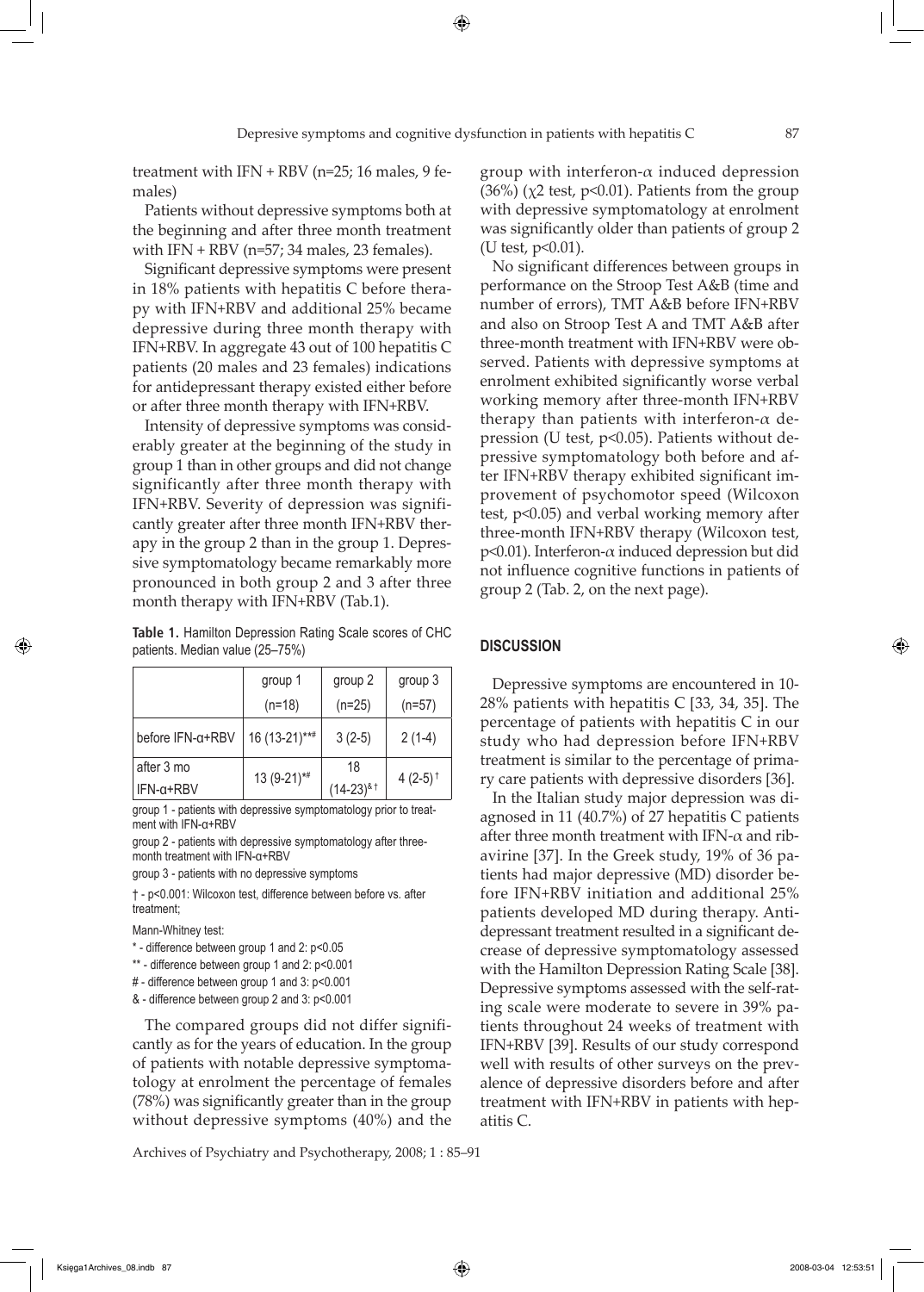#### 88 Wiktor Dróżdż et al.

⊕

|                                     |                                | group $1(n=18)$ | group $2(n=25)$ | group $3(n=57)$          |
|-------------------------------------|--------------------------------|-----------------|-----------------|--------------------------|
| <b>TMT A</b><br>(sec.)              | before IFN-a+RBV               | 32 (25-37)      | 25 (20-35)      | 28 (22-35)               |
|                                     | after 3 mo<br>$IFN-\alpha+RBV$ | 33 (24-42)      | 27 (19-32)      | 25 (20-34) <sup>+</sup>  |
| TMT B (sec.)                        | before IFN-a+RBV               | 73 (60-90)      | 65 (52-81)      | 70 (55-84)               |
|                                     | after 3 mo<br>$IFN-\alpha+RBV$ | 66 (56-110)     | 60 (45-70)      | 59 (47-80)               |
| <b>Stroop Test B</b><br>time (sec.) | before IFN-a+RBV               | 62 (53-66)      | 60 (45-65)      | 57 (50-68)               |
|                                     | after 3 mo<br>$IFN-\alpha+RBV$ | 65 (54-71)*     | 51 (40-63)      | 55 (48-65) <sup>11</sup> |
| <b>Stroop Test B</b><br>(errors)    | before IFN-a+RBV               | $5(3-9)$        | $4(2-7)$        | $3(2-7)$                 |
|                                     | after 3 mo<br>$IFN-\alpha+RBV$ | $4(3-6)$        | $3(2-4)$        | $3(1-5)$ <sup>tt</sup>   |

**Table 2.** Performance of CHC patients treated with interferon-α plus ribavirin on the Trail Making Test and the Stroop Test B. Median value (25-75%)

group 1 - patients with depressive symptomatology prior to treatment with IFN-α+RBV

group 2 - patients with depressive symptomatology after three-month treatment with IFN-α+RBV

group 3 - patients with no depressive symptoms

\* - difference between group 1 and 2: p<0.05 (U test)

† - difference between before vs. after treatment, p<0.05 (Wilcoxon test)

†† - difference between before vs. after treatment, p<0.01 (Wilcoxon test)

Prevalence of depressive disorders among patients with hepatitis C who underwent IFN+RBV therapy in our study is similar to prevalence of these disorders in patients after stroke or patients with Alzheimer's disease [40, 41]. Since depressive symptoms are the most common signs accompanying therapy with interferon- $\alpha$  and ribavirine, it is obvious that they should be treated and evidence indicates that treatment with SSRI's is effective in majority of patients [19, 21]. In our study, patients who had depressive symptoms prior to therapy with IFN+RBV and were treated with an antidepressant for three months improved non-significantly in regard to depressive symptomatology at second assessment.

Older age predisposes depression [42, 43]. Age of the group with depressive symptomatology before IFN+RBV treatment was significantly older than age of the group with depressive symptoms induced by IFN+RBV therapy. Percentage of males and females in the lat-

ter group (25 patients) did not differ from the group of patients without depression (group 3). Female gender was significantly more prevalent among patients with depressive symptomatology before IFN+RBV initiation than both in patients with interferon- $\alpha$  induced depression and patients without depression. Female gender is a well-known risk factor for "regular" depression [44].

Severity of depression as rated with the HDRS was significantly greater after three month IFN+RBV therapy in group 2 than in the group of patients with depressive symptoms prior to therapy with IFN+RBV. This may be attributed to the institution of treatment with an antidepressant in patients of group 1 which brought about a non-significant decrease of depressive symptomatology.

Intensity of depressive symptoms grew remarkably also in patients with hepatitis C who did not have significant depression both at the

Archives of Psychiatry and Psychotherapy, 2008; 1 : 85–91

↔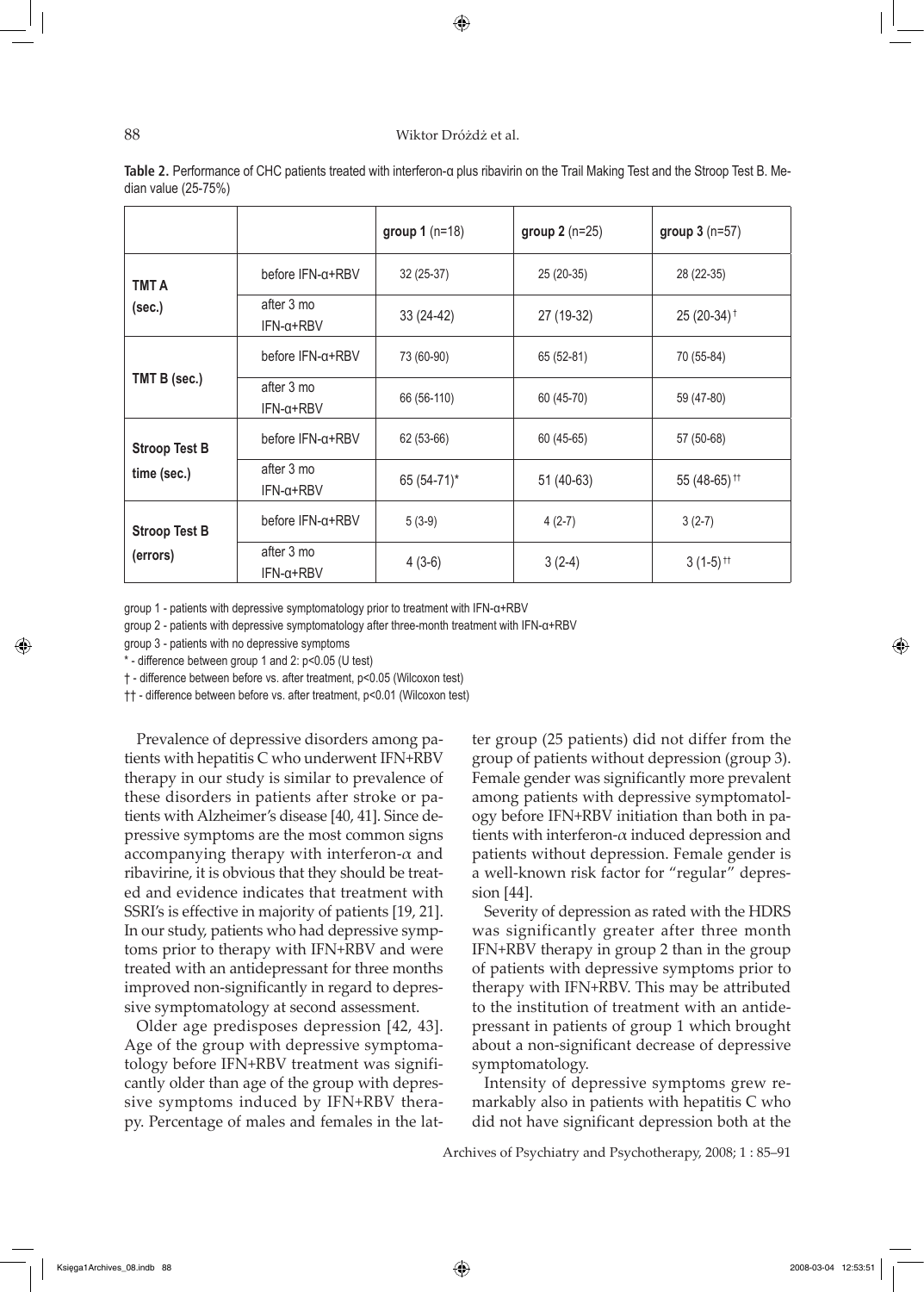⊕

beginning of the study and after three month IFN+RBV therapy. On the other hand, performance on some neuropsychological tests in this group improved significantly after three month IFN+RBV treatment. The latter phenomenon has not been reported.

Depressive disorders are associated with a scope of cognitive dysfunctions. Attenuation of psychomotor speed, verbal fluency, attention, memory and executive functions in patients suffering from depressive disorders has already been described [45, 46, 47, 48]. On the other hand, cognitive dysfunctions commonly encountered in patients with hepatitis C are referred to as hepatic encephalopathy. It was demonstrated that the intensity of cognitive dysfunctions in patients with hepatitis C correlates with the degree of liver damage [2, 3, 4, 5, 6].

Data on the influence of therapy with interferon- $α$  plus ribavirine on cognitive functions in patients with hepatitis C is limited. In a study of 56 patients with hepatitis C treated with interferon- $\alpha$ , MMSE decline (2-5 points) was detected after 2 and 4 weeks but it subsequently normalised [46]. Amodio et al. observed no changes in cognitive functions in 20 patients with hepatitis C treated for 6 months with interferon- $\alpha$  plus ribavirine and none of them had either depression prior to treatment, nor developed depression during IFN+RBV therapy [24]. Hilsabeck et al. compared cognitive functions of 11 patients treated for 6 months with IFN+RBV with 19 hepatitis C patients who were not treated. The former group performed significantly worse in the Trail Making Test B than the latter [50]. Kraus et al. examined 70 hepatitis C patients who underwent a 3 month IFN- $\alpha$ plus ribavirine therapy and revealed attention dysfunctions which were insignificantly correlated with the intensity of depressive symptoms [22]. On the other hand, in the study of Lieb et al. 38 patients with hepatitis B and C treated with interferon-α were prospectively observed for three months. Increasing of depressive symptoms as well as both verbal fluency decline and verbal memory impairment were observed after treatment with interferon-α. However, no correlations were found between depressive symptoms and verbal dysfunctions [51].

In our study, cognitive functions did not change due to IFN+RBV therapy in patients who

Archives of Psychiatry and Psychotherapy, 2008; 1 : 85–91

had interferon- $\alpha$  induced depression. Patients who had significant depressive symptoms before IFN+RBV therapy had significantly worse verbal working memory after three month IFN+RBV treatment than patients who had interferon- $\alpha$ induced depression. This phenomenon has not been described.

Demographic and neuropsychological differences between groups compared in this study may suggest somewhat distinct pathophysiological mechanisms responsible for inducing depression by interferon-α than in the case of "standard" depression. In fact, preclinical and clinical data warrant such a hypothesis. Capuron and Miller proposed a model of interferon- $\alpha$  induced depression which consisted of two syndromes: mood/cognitive (associated with altered serotonin metabolism and responsiveness to antidepressants) and fatigue/psychomotor slowing (associated with altered dopamine metabolism and antidepressant non-responsiveness) [52]. Results of our study indicate that there are clinical and neuropsychological dissimilarities between "standard" and interferon-α-induced depression, however further research is needed to elucidate this issue.

#### **CONCLUSIONS**

Significant depressive symptoms were present in 18% patients with hepatitis C. Three-month treatment with interferon- $\alpha$  plus ribavirine (IFN+RBV) induced depressive symptoms in additional 25% patients with hepatitis C. The group of patients with depressive symptoms before IFN+RBV therapy was significantly older and female gender was remarkably more prevalent in comparison with the group of patients with depression induced by IFN+RBV therapy. Patients with depressive symptoms at enrolment exhibited significantly worse verbal working memory after three-month IFN+RBV therapy than patients with interferon- $\alpha$  induced depression and patients without depressive symptomatology both before and after IFN+RBV therapy exhibited significant improvement of psychomotor speed and verbal working memory after three-month IFN+RBV therapy. Clinical and neuropsychological differences may suggest distinct pathogenesis of standard and interferon- $\alpha$ induced depression.

⇔

 $\Leftrightarrow$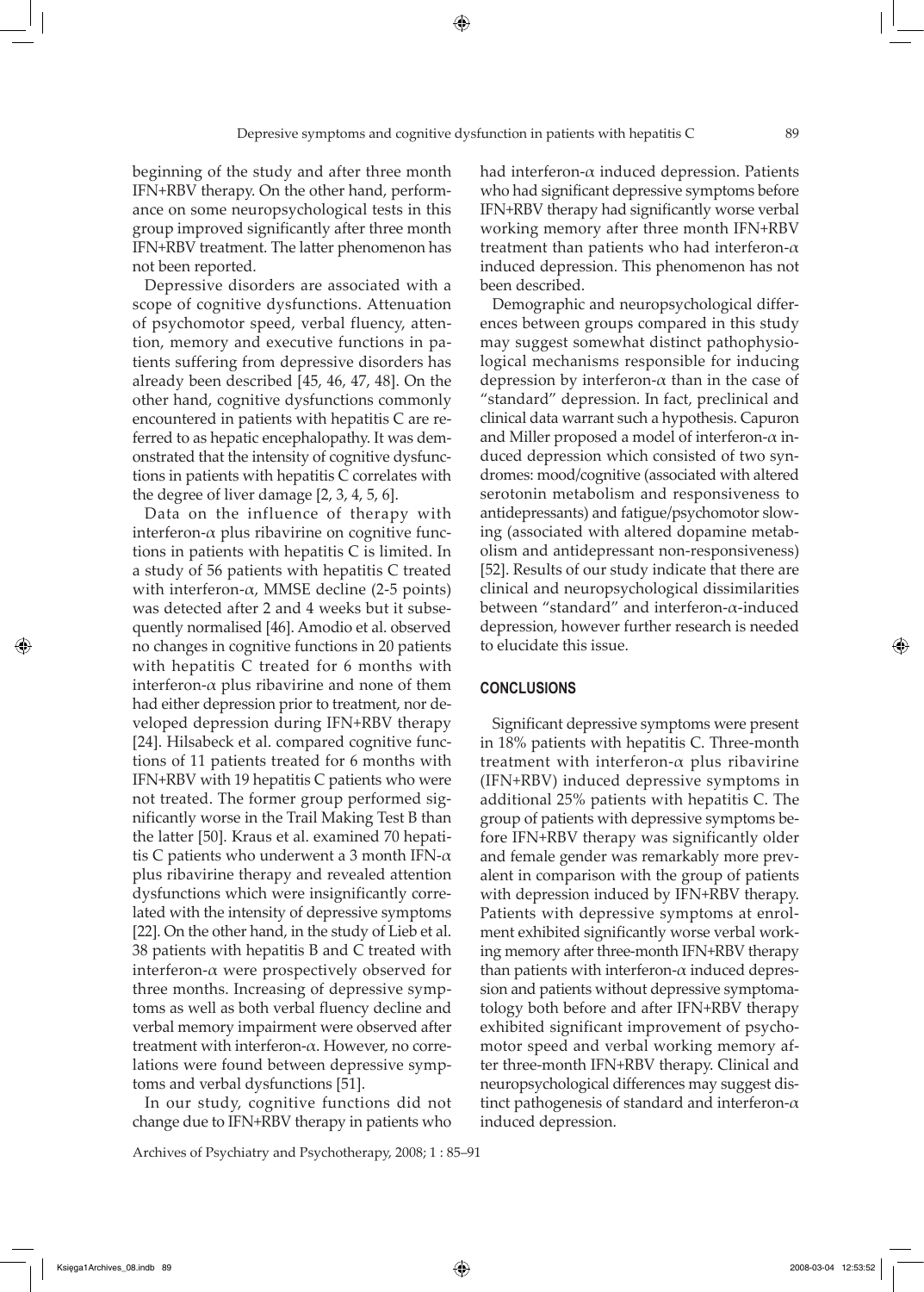90 Wiktor Dróżdż et al.

⊕

#### **REFERENCES**

- 1. Flamm SL. Chronic hepatitis C virus infection. JAMA. 2003, 289(18): 2413—2417.
- 2. Hilsabeck RC, Perry W, Hassanein TI. Neuropsychological impairment in patients with chronic hepatitis C. Hepatology. 2002, 35: 440—446.
- 3. Weissenborn K, Heidenreich S, Giewekemeyer K, Ruckert N, Hecker H. Memory function in early hepatic encephalopathy. J. Hepatol. 2003, 39: 320—325.
- 4. Weissenborn K, Krause J, Bokemeyer M, Hecker H, Schuller A, Ennen JC, Ahl B, Manns MP, Bocker KW. Hepatitis C virus infection affects the brain- evidence from psychometric studies and magnetic resonance spectroscopy. J. Hepatol. 2004, 41: 845—851.
- 5. Cordoba J, Flavia M, Jacas C, Sauleda S, Esteban JI, Vargas V, Esteban R, Guardia J. Quality of life and cognitive function in hepatitis C at different stages of liver disease. J. Hepatol. 2003, 39: 231—238.
- 6. Kramer L, Bauer E, Funk G, Hofer H, Jessner W, Steindl-Munda P, Wrba F, Madl C, Gangl A, Ferenci P. Subclinical impairment of brain function in chronic hepatitis C infection. J. Hepatol. 2002, 37: 349—354.
- 7. Collier J, Chapman R. Combination therapy with interferon-α and ribavirin for hepatitis C. Practical treatment issues. Bio-Drugs. 2001, 15: 225—238.
- 8. Nolten WE, Goldstein D, Lindstrom M, McKenna MV, Carlson IH, Trump DL, Schiller Borden EC, Ehrlich EN. Effetcs of cytokines on the pituitary-adrenal axis in cancer patients. J. Interferon Res. 1993, 13: 349—357.
- 9. Dafny N, Prieto-Gomez B, Dong WQ, Reyes-Vasquez C. Interferon modulates neuronal activity recorded from the hypothalamus, thalamus, hippocampus, amygdala and the somatosensory cortex. Brain Res. 1996, 734: 269—274.
- 10. Gisslinger H, Svoboda T, Clodi Gilly B, Ludwig H. Interferon-α stimulates the hypothalamic-pituitary-adrenal axis in vivo and in vitro. Neuroendocrinology. 1993, 57: 489—495.
- 11. Schaefer M, Schwaiger M, Pich M, Lieb K, Heinz A. Neurotransmitter changes by interferon-alpha and therapeutic implications. Pharmacopsychiatry. 2003, 36(Suppl. 3): S203—206.
- 12. Morikawa O, Sakai N, Obara H, Saito N. Effects of interferon-alpha, interferon-gamma and cAMP on the transcriptional regulation of the serotonin transporter. Eur. J Pharmacol. 1998, 349: 317—324.
- 13. Makino M, Kitano Y, Komiyama C, Takasuna K. Human increases immobility in the forced swimming test in rats. Psychopharmacology. 2000, 148: 106—110.
- 14. Juengling FD, Ebert D, Gut O, Engelbrecht MA, Rasenack J, Nitzsche EU, Bauer J, Lieb K. Prefrontal cortical hypometabolism during low-dose interferon alpha treatment. Psychopharmacology (Berl). 2000, 152: 383—389.
- 15. Boyer N, Marcellin P. Pathogenesis, diagnosis and management of hepatitis. C. J. Hepatol. 2000, 32 (suppl. 1): 98—112.
- 16. Raison CL, Demetrashvili M., Capuron L, Miller AH. Neuropsychiatric adverse effects if intefreron-α. Recognition and management. CNS Drugs. 2005, 19(2): 105—123.
- 17. Van Gool AR, Kruit WHJ, Stoter G, Engels FK, Eggermont AMM. Neuropsychiatric side effects of interferon-alfa therapy. Pharmacy World & Science. 2003, 25: 11—20.
- 18. Bonaccorso S, Puzella A, Marino V, Pasquini M, Biondi M, Artini M, Almerighi C, Levrero M, Egyed B, Bosmans E, Meltzer HY, Maes M. Immunotherapy with interferon-alpha in patients affected by chronic hepatitis C induces an intercorrelated stimulation of the cytokine network and an increase in depressive and anxiety symptoms. Psychiatry Res. 2001, 105: 45—55.
- 19. Hauser P, Khosla J, Aurora H, Laurin J, Kling MA, Hill J, Gulati M, Thornton AJ, Schultz RL, Valentine AD, Meyers CA Howell CD. A prospective study of the incidence and openlabel treatment of interferon-induced major depressive disorder in patients with hepatitis C. Mol. Psychiatry. 2002, 7: 942—947.
- 20. Kraus MR, Schäfer A, Faller H, Csef H, Scheurlein M. Paroxetine for the treatment of interferon-α-induced depression in chronic hepatitis C. Aliment. Pharmacol. Ther. 2002, 16: 1091—1099.
- 21. Musselman DL, Lawson DH, Gumnick JF, Manatunga AK, Penna S, Goodkin RS, Greiner K, Nemeroff CB, Miller AH. Paroxetine for the prevention of depression induced by highdose interferon alfa. N. Engl. J. Med. 2001, 344: 961—966.
- 22. Kraus MR, Schäfer A, Wißmann S, Reimer P, Scheurlen M. Neurocognitive changes in patients with hepatitis C receiving interferon alfa-2b and ribavirin. Clin. Pharmacol. Ther. 2005, 77: 90—100.
- 23. Capuron L, Pagnoni G, Demetrashvili M, Woolwine BJ, Nemeroff CB, Berns GS, Miller AH. Anterior cingulate activation and error processing during interferon-alpha treatment. Biol. Psychiatry. 2005, 58(3): 190—196.
- 24. Amodio P, De Toni EN, Cavaletto L, Mapelli D, Bernardinello E, Del Piccolo F, Bergamelli C, Costanzo R, Bergamaschi F, Zanone Poma S, Chemello L, Gatta A, Perini G. Mood, cognition and EEG changes during interferon (alpha-IFN) treatment for chronic hepatitis C. J. Affect. Disord. 2005, 84: 93—98.
- 25. Hamilton M. A rating scale for depression. J. Neurol. Neurosurg. Psychiatry. 1960, 23: 56—62.
- 26. Williams JBW. Standardizing the Hamilton Depression Rating Scale: past, present and future. Eur Arch. Psychiatry Clin. Neurosci. 2000, 251(suppl. 2): II/6—II12.
- 27. Grundy CT, Lunnen KM, Lambert MJ, Ashton JE, Tovey DR. The Hamilton Rating Scale for Depression: one scale or many? Clin. Psychology: Science and Practice. 1994, 1: 197—205.

Archives of Psychiatry and Psychotherapy, 2008; 1 : 85–91

Księga1Archives\_08.indb 90 2008-03-04 12:53:52

↔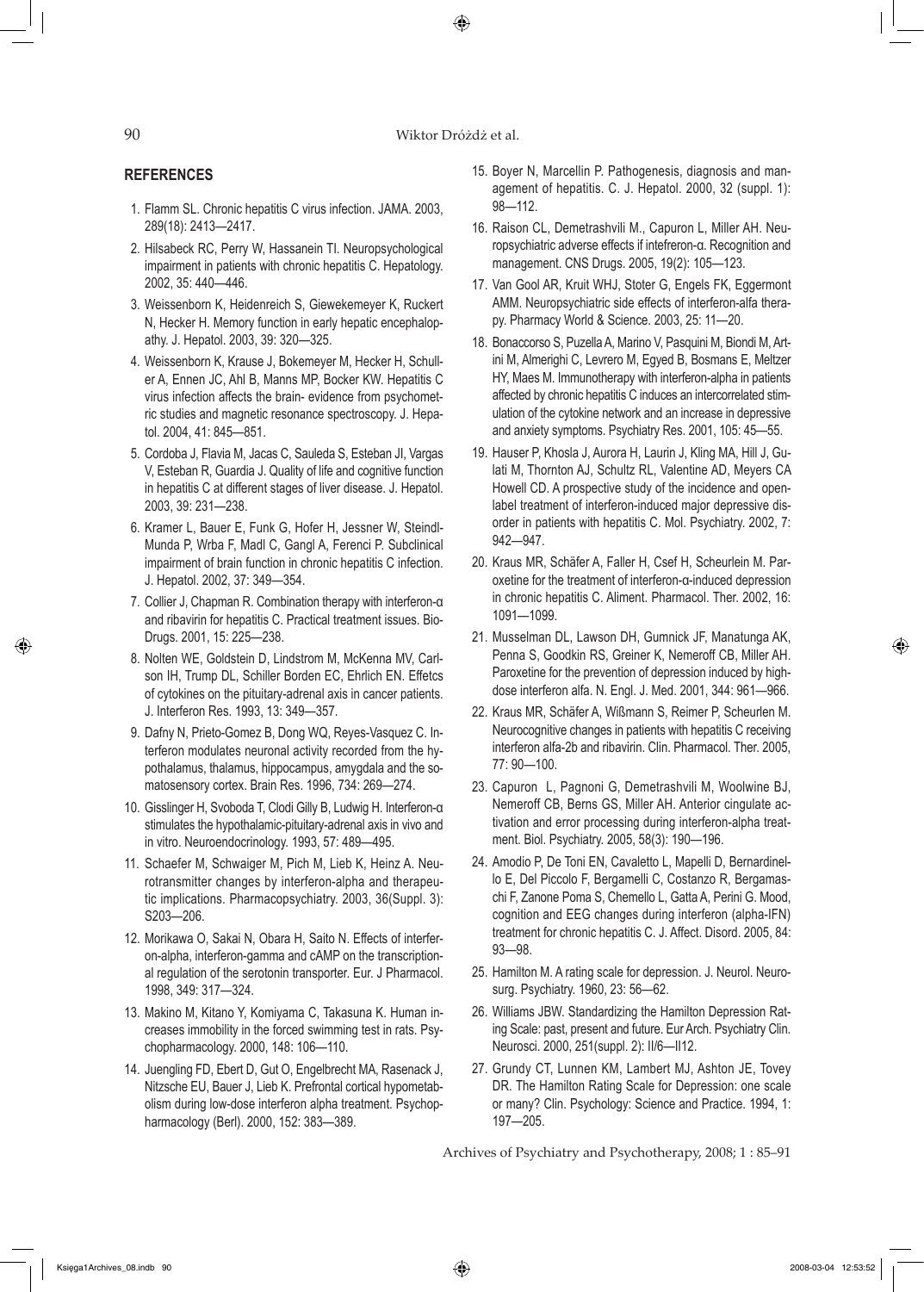- 28. Fried MW. Side effects of therapy of hepatitis C and their management. Hepatology. 2002, 36: S237—S244.
- 29. Bazire S. Psychotropic drug directory. Salisbury: Fivepin Ltd; 2005.
- 30. Reitan RM. Validity of the Trail Making Test as an indicator of organic brain damage. Percept. Mot. Skills. 1958, 8: 271—276.
- 31. Stroop JR. Studies of interference in serial verbal reactions. J. Exp. Psychol. 1935, 18: 643—662.
- 32. Shallice T, Evans ME. The involvement of the frontal lobes in cognitive estimation. Cortex. 1978, 14: 294—303.
- 33. Dwight MM, Kowdley KV, Russo JE, Ciechanowski PS, Larson AM, Katon WJ. Depression, fatigue and functional disability in patients with chronic hepatitis C. J. Psychosom. Res. 2000, 49: 311—317.
- 34. Fontana RJ, Hussain KB, Schwartz SM, Moyer CA, Su GL, Lok AS. Emotional distress in cheronic hepatitis C patients not receiving antiviral therapy. J. Hepatol. 2002, 36: 401—407.
- 35. Pawłowski T, Małyszczak K, Inglot M, Czarnecki M, Rymer W, Kiejna A. Objawy depresyjne u pacjentów z przewlekłym wirusowym zapaleniem wątroby typu C. [Depressive symptoms in patients with chronic hepatitis C virus infection]. Post. Psychiatrii Neurol. 2006, 15: 67—70.
- 36. Bonaccorso S, Marino V, Biondi M, Grimaldi F, Ippoliti F, Maes M. Depression induced by treatment with interferonalpha in patients affected by hepatitis C virus. J. Affect. Dis. 2002, 72: 237—241.
- 37. Beratis S, Katrivanou, Georgiou S, Monastirli A, Pasmatzi E, Gourzis P, Tsambaos D. Major depression and risk of depressive symptomatology associated with short-term and low-dose interferon-α treatment. J. Psychos. Res. 2005, 58: 15—18.
- 38. Raison CL, Borisov AS, Broadwell SD, Capuron L, Woolwine BJ, Jacobson IM, Nemeroff CB, Miller AH. Depression during pegylated interferon-alpha plus ribavirin therapy: prevalence and prediction. J. Clin. Psychiatry 2005, 66: 41—48.
- 39. Barrett JE, Barrett JA, Oxman TE, Gerber PD. The prevalence of psychiatric disorders in a primary care practice. Arch. Gen. Psychiatry. 1988, 45: 1100—1106.
- 40. Evans DL, Charney DS. Mood disorders and medical illness: a major public health problem. Biol. Psychiatry. 2003, 54: 177—180.
- 41. Katon WJ. Clinical and health services relationships between major depression, depressive symptoms, and general medical illness. Biol. Psychiatry. 2003, 54 (3): 216—226.
- 42. Bebbington PE, Dunn G, Jenkins R, Lewis G, Brugha T, Farell M, Meltzer H. The influence of age and sex on the prevalence of depressive conditions: report from the National Survey of Psychiatric Morbidity. Psychol. Med. 1998, 28: 9—19.
- 43. Stordal E, Mykletun A, Dahl AA. The association between age and depression in the general population: a multivariate examination. Acta Psychiatr. Scand. 2003, 107(2): 132—141.
- 44. Steiner M, Yonkers K. Depression in women. London: Martin Dunitz, 1998.
- 45. Austin MP, Mitchell P, Goodwin GM. Cognitive deficits in depression: possible implications for functional neuropathology. Br J Psychiatry. 2001, 178:200—206.
- 46. Ravnkilde B, Videbech P, Clemmensen K, Egander A, Rasmussen NA, Rosenberg R. Cognitive deficits in major depression. Scand. J. Psychol. 2002, 43(3):239—251.
- 47. Stordal KI, Lunde RB, Vold AJ, Egeland J, Mykletun A, Asbjornsen A, Landro NI, Roness A, Rund BR, Sundet K, Oedegaard KJ, Lund A. Impairment across executive functions in recurrent major depression. Nord. J. Psychiatry. 2004, 58(1):41—47.
- 48. Merriam EP, Thase ME, Haas GL, Keshavan MS, Sweeney JA. Prefrontal cortical dysfunction in depression determined by Wisconsin Card Sorting Test performance. Am. J. Psychiatry. 1999,156(5):780—782.
- 49. Kamei S, Sakai T, Matsuura M, Tanaka N, Kojima T, Arakawa Y, Matsukawa Y, Mizutani T, Oga K, Ohkubo H, Matsumura H, Hirayanagi K. Alterations of quantitative EEG and Mini-Mental State Examination in interferon-alpha treated hepatitis C. Eur. Neurol. 2002, 48: 102—107.
- 50. Hilsabeck RC, Hassanein TI, Ziegler EA, Carlson MD, Perry W. Effect of interferon-alpha on cognitive functioning in patients with chronic hepatitis C. J. Int. Neuropsychol. Soc. 2005, 11: 16—22.
- 51. Lieb K, Engelbrecht MA, Gut O, Fiebich BL, Bauer J, Janssen G, Schaefer M. Cognitive impairment in patients with chronic hepatitis treated with interferon alpha (IFNα): results from a prospective study. Eur. Psychiatry. 2006, 21: 204—210.
- 52. Capuron L, Miller AH. Cytokines and psychopathology: lessons from interferon-α. Biol. Psychiatry. 2004, 56: 819—24.

Archives of Psychiatry and Psychotherapy, 2008; 1 : 85–91

↔